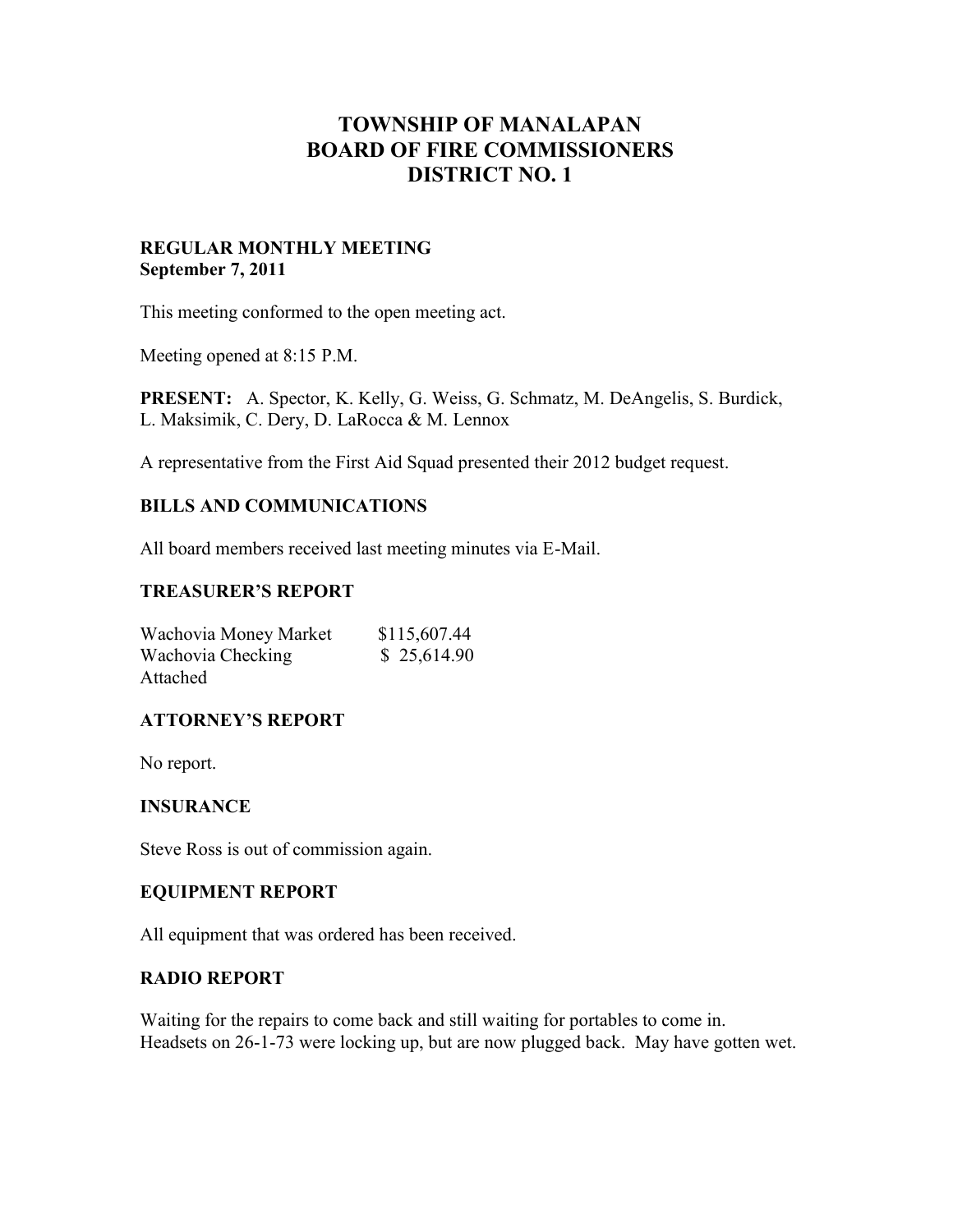# **CHIEF'S REPORT**

122 calls for the month of August. Sundays appear to be the busiest day. The Chief reported that the members handled everything professionally during Hurricane Irene.

# **TRUCK REPORT**

26-1-90 is back in service 26-1-81 is back in service 26-1-77 – waiting for a valve There are a few electrical issues pending.  $26-1-88$  – had fuel filter, plugs & coils changed

## **ASSOCIATION REPORT**

No report.

# **TRUSTEES' REPORT**

No report.

# **OLD BUSINESS**

See attached.

## **NEW BUSINESS**

Commissioner DeAngelis made a motion to pay all vouchers; this was seconded by Commissioner Kelly. All voted aye.

Commissioner DeAngelis spoke with our rep from Nextel who informed him that they will be changing over to Sprint's direct connect within the next month or so.

Commissioner Kelly mentioned that the Walk With Joe is this Saturday, September 10<sup>th</sup> at 10:00 a.m.

Commissioner Spector made a motion not to exceed \$1,000 to purchase a television for the gym at the Satellite; this was seconded by Commissioner Kelly. All voted aye.

Commissioner Spector mentioned the gym equipment at the Satellite needs to be serviced.

Commissioner Spector called Cooper Power regarding the generator not working at the Satellite. Waiting for a call back.

Meeting opened to the public at 9:27 p.m.